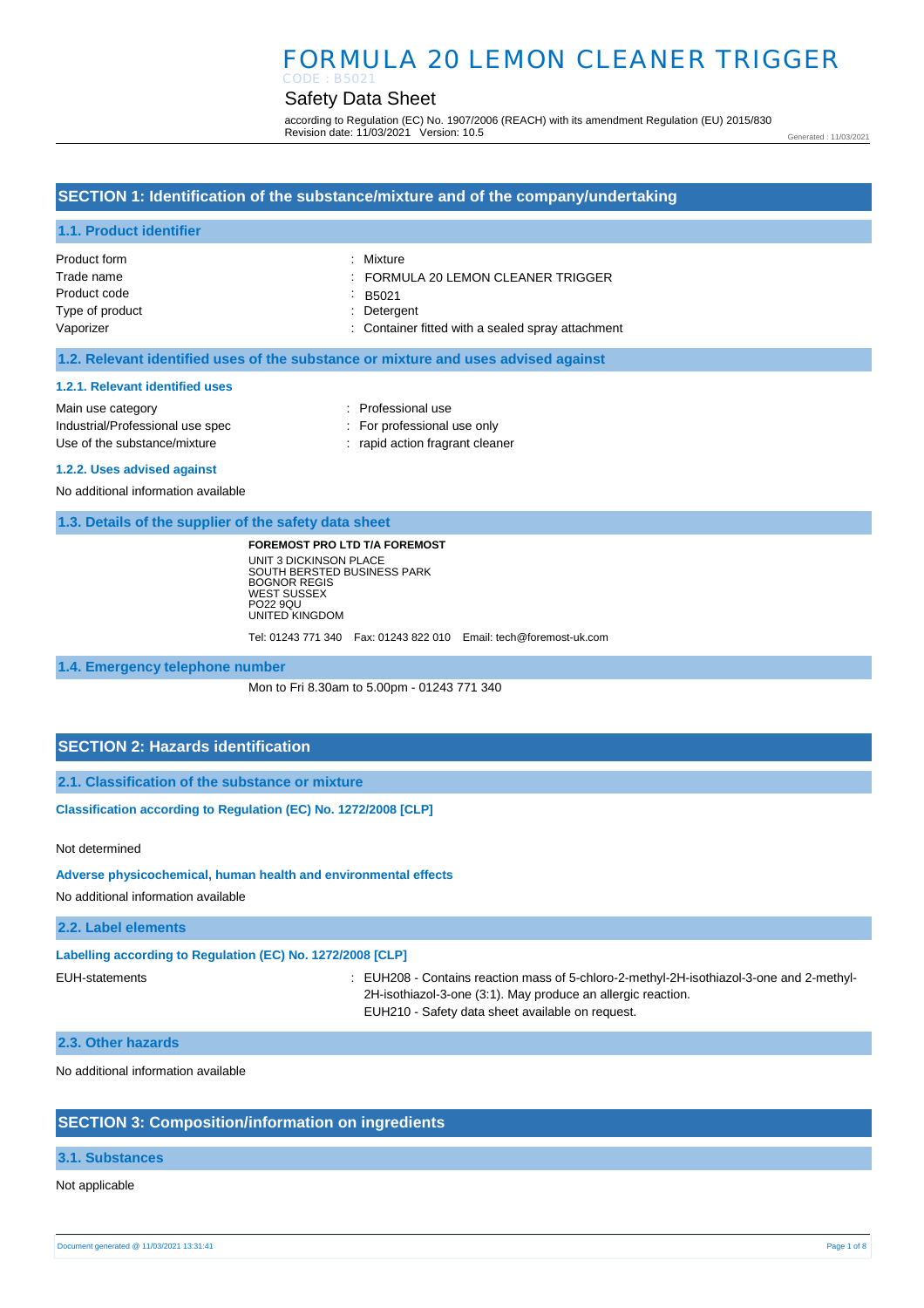## Safety Data Sheet

according to Regulation (EC) No. 1907/2006 (REACH) with its amendment Regulation (EU) 2015/830

| 3.2. Mixtures                                                                                     |                                                                                    |               |                                                                                                                                                                                                                                   |
|---------------------------------------------------------------------------------------------------|------------------------------------------------------------------------------------|---------------|-----------------------------------------------------------------------------------------------------------------------------------------------------------------------------------------------------------------------------------|
| <b>Name</b>                                                                                       | <b>Product identifier</b>                                                          | $\frac{9}{6}$ | <b>Classification according to</b><br><b>Regulation (EC) No.</b><br>1272/2008 [CLP]                                                                                                                                               |
| reaction mass of 5-chloro-2-methyl-2H-isothiazol-3-<br>one and 2-methyl-2H-isothiazol-3-one (3:1) | (CAS-No.) 55965-84-9<br>(EC Index-No.) 613-167-00-5<br>(REACH-no) 01-2120764691-48 | < 0.1         | Acute Tox. 2 (Inhalation), H330<br>Acute Tox. 2 (Dermal), H310<br>Acute Tox. 3 (Oral), H301<br>Skin Corr. 1C. H314<br>Eye Dam. 1, H318<br>Skin Sens. 1A, H317<br>Aquatic Acute 1, H400 (M=100)<br>Aquatic Chronic 1, H410 (M=100) |

| <b>Specific concentration limits:</b>                                                             |                                                                                    |                                                                                                                                                                                                                          |
|---------------------------------------------------------------------------------------------------|------------------------------------------------------------------------------------|--------------------------------------------------------------------------------------------------------------------------------------------------------------------------------------------------------------------------|
| <b>Name</b>                                                                                       | <b>Product identifier</b>                                                          | <b>Specific concentration limits</b>                                                                                                                                                                                     |
| reaction mass of 5-chloro-2-methyl-2H-isothiazol-3-<br>one and 2-methyl-2H-isothiazol-3-one (3:1) | (CAS-No.) 55965-84-9<br>(EC Index-No.) 613-167-00-5<br>(REACH-no) 01-2120764691-48 | (0.0015 ≤C ≤ 100) Skin Sens. 1A, H317<br>$(0.06 \leq C < 0.6)$ Skin Irrit. 2, H315<br><sup>1</sup> ( 0.06 ≤C < 0.6) Eye Irrit. 2, H319<br>$(0.6 \leq C \leq 100)$ Eye Dam. 1, H318<br>(0.6 ≤C ≤ 100) Skin Corr. 1C, H314 |

Full text of H-statements: see section 16

| <b>SECTION 4: First aid measures</b>                                                                                 |                                                                                                                                                                                                                                                                                        |  |
|----------------------------------------------------------------------------------------------------------------------|----------------------------------------------------------------------------------------------------------------------------------------------------------------------------------------------------------------------------------------------------------------------------------------|--|
| 4.1. Description of first aid measures                                                                               |                                                                                                                                                                                                                                                                                        |  |
| First-aid measures after inhalation<br>First-aid measures after skin contact<br>First-aid measures after eye contact | : Remove person to fresh air and keep comfortable for breathing.<br>: Wash skin with plenty of water.<br>: IF IN EYES: Rinse cautiously with water for several minutes. Remove contact lenses, if<br>present and easy to do. Continue rinsing. If eye irritation persists: Get medical |  |
| First-aid measures after ingestion                                                                                   | advice/attention.<br>: Give nothing or a little water to drink. Get medical advice/attention if you feel unwell.                                                                                                                                                                       |  |
| 4.2. Most important symptoms and effects, both acute and delayed<br>No additional information available              |                                                                                                                                                                                                                                                                                        |  |

**4.3. Indication of any immediate medical attention and special treatment needed**

Treat symptomatically.

## **SECTION 5: Firefighting measures**

## **5.1. Extinguishing media**

Suitable extinguishing media : Carbon dioxide. Dry powder. Foam.

#### **5.2. Special hazards arising from the substance or mixture**

No additional information available

**5.3. Advice for firefighters**

No additional information available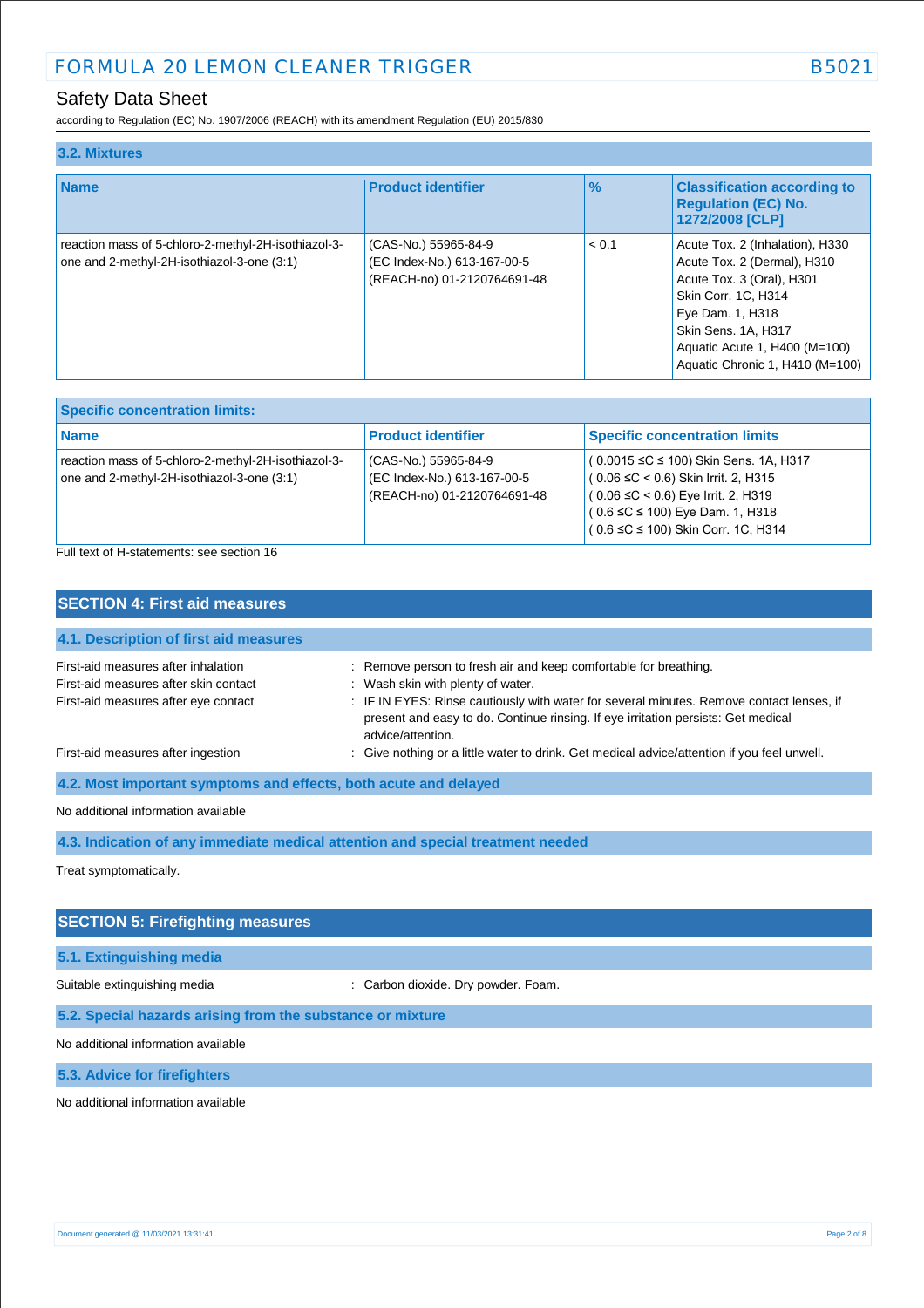## Safety Data Sheet

according to Regulation (EC) No. 1907/2006 (REACH) with its amendment Regulation (EU) 2015/830

| <b>SECTION 6: Accidental release measures</b>                                                                                     |                                                                                                                    |  |
|-----------------------------------------------------------------------------------------------------------------------------------|--------------------------------------------------------------------------------------------------------------------|--|
| 6.1. Personal precautions, protective equipment and emergency procedures                                                          |                                                                                                                    |  |
| 6.1.1. For non-emergency personnel<br>Emergency procedures                                                                        | : Evacuate unnecessary personnel.                                                                                  |  |
| 6.1.2. For emergency responders<br>Protective equipment                                                                           | : Use personal protective equipment as required.                                                                   |  |
| <b>6.2. Environmental precautions</b>                                                                                             |                                                                                                                    |  |
| Avoid release to the environment.                                                                                                 |                                                                                                                    |  |
| 6.3. Methods and material for containment and cleaning up                                                                         |                                                                                                                    |  |
| For containment<br>Methods for cleaning up                                                                                        | : Collect spillage.<br>: Soak up spills with inert solids, such as clay or diatomaceous earth as soon as possible. |  |
| <b>6.4. Reference to other sections</b>                                                                                           |                                                                                                                    |  |
| For further information refer to section 8: "Exposure controls/personal protection". For further information refer to section 13. |                                                                                                                    |  |

| <b>SECTION 7: Handling and storage</b>                                                                 |                                                                                                                                                                                                       |  |
|--------------------------------------------------------------------------------------------------------|-------------------------------------------------------------------------------------------------------------------------------------------------------------------------------------------------------|--|
| 7.1. Precautions for safe handling                                                                     |                                                                                                                                                                                                       |  |
| Precautions for safe handling<br>Hygiene measures                                                      | : Avoid contact with eyes.<br>: Do not eat, drink or smoke when using this product.                                                                                                                   |  |
| 7.2. Conditions for safe storage, including any incompatibilities                                      |                                                                                                                                                                                                       |  |
| <b>Technical measures</b><br>Storage conditions<br>Incompatible products<br>Special rules on packaging | : Does not require any specific or particular technical measures.<br>: Keep container closed when not in use.<br>: Oxidizing agent. Strong acids. Strong bases.<br>: Keep only in original container. |  |
| 7.3. Specific end use(s)                                                                               |                                                                                                                                                                                                       |  |

No additional information available

## **SECTION 8: Exposure controls/personal protection**

#### **8.1. Control parameters**

- **8.1.1 National occupational exposure and biological limit values**
- No additional information available

#### **8.1.2. Recommended monitoring procedures**

No additional information available

#### **8.1.3. Air contaminants formed**

No additional information available

#### **8.1.4. DNEL and PNEC**

No additional information available

#### **8.1.5. Control banding**

No additional information available

### **8.2. Exposure controls**

#### **8.2.1. Appropriate engineering controls**

No additional information available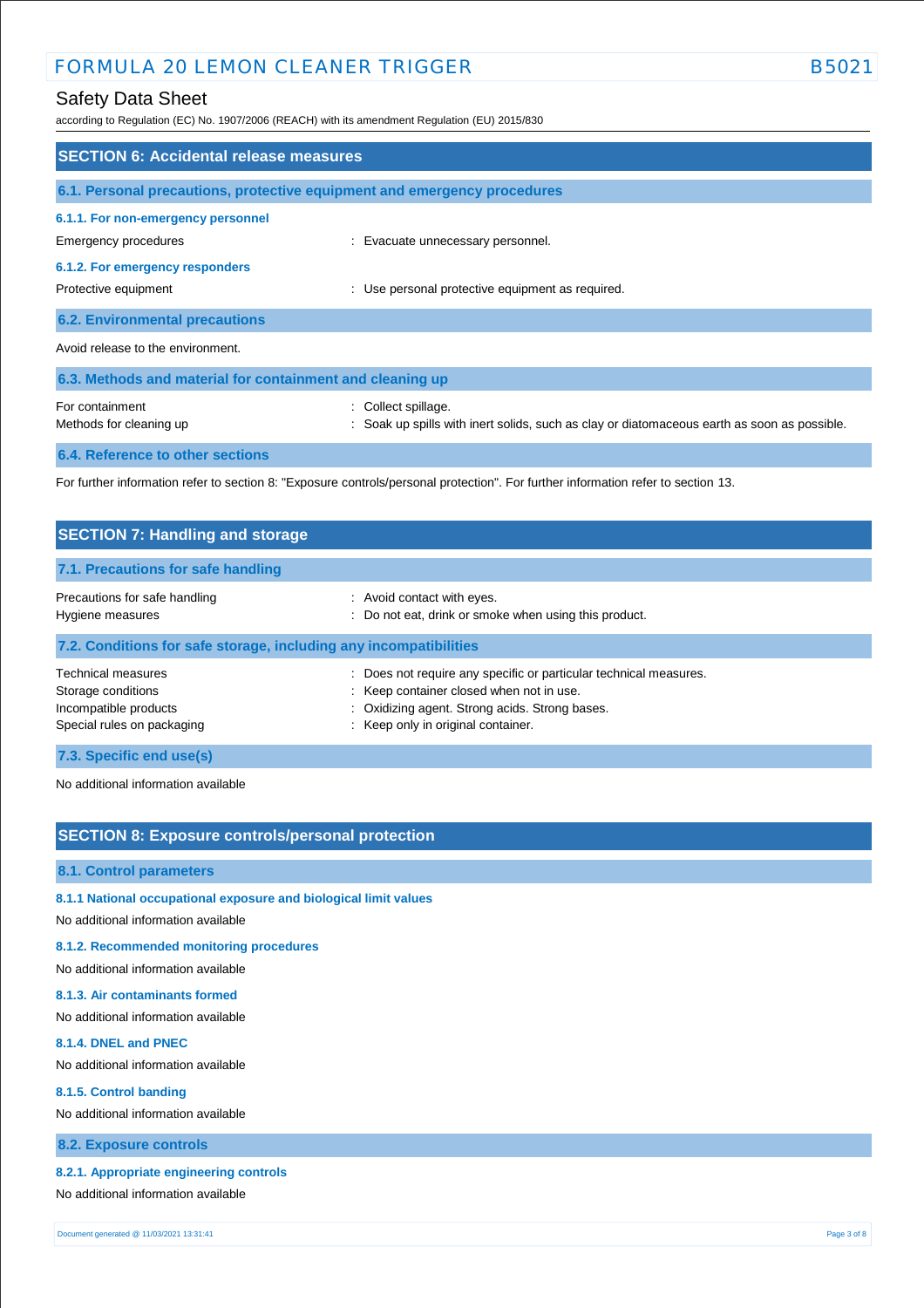## Safety Data Sheet

according to Regulation (EC) No. 1907/2006 (REACH) with its amendment Regulation (EU) 2015/830

#### **8.2.2. Personal protection equipment**

#### **8.2.2.1. Eye and face protection**

#### **Eye protection:**

Not required for normal conditions of use

#### **8.2.2.2. Skin protection**

#### **Skin and body protection:**

Not required for normal conditions of use

#### **Hand protection:**

In case of repeated or prolonged contact wear gloves

| Other skin protection<br>Materials for protective clothing: |  |  |
|-------------------------------------------------------------|--|--|
| Not required for normal conditions of use                   |  |  |
| 8.2.2.3. Respiratory protection                             |  |  |

# **Respiratory protection:**

Not required for normal conditions of use

### **8.2.2.4. Thermal hazards**

No additional information available

#### **8.2.3. Environmental exposure controls**

No additional information available

## **SECTION 9: Physical and chemical properties**

| Physical state                                  | : Liquid            |
|-------------------------------------------------|---------------------|
| Appearance                                      | Liquid.             |
| Colour                                          | Yellow.             |
| Odour                                           | lemon-like.         |
| Odour threshold                                 | No data available   |
| pH                                              | -8                  |
| Relative evaporation rate (butylacetate=1)      | No data available   |
| Melting point                                   | No data available   |
| Freezing point                                  | No data available   |
| Boiling point                                   | : $\geq 100$ °C     |
| Flash point                                     | No data available   |
| Auto-ignition temperature                       | No data available   |
| Decomposition temperature                       | No data available   |
| Flammability (solid, gas)                       | No data available   |
| Vapour pressure                                 | No data available   |
| Relative vapour density at 20 °C                | : No data available |
| Relative density                                | 1                   |
| Solubility                                      | Soluble in water.   |
| Partition coefficient n-octanol/water (Log Pow) | No data available   |
| Viscosity, kinematic                            | No data available   |
| Viscosity, dynamic                              | No data available   |
| Explosive properties                            | No data available   |
| Oxidising properties                            | No data available   |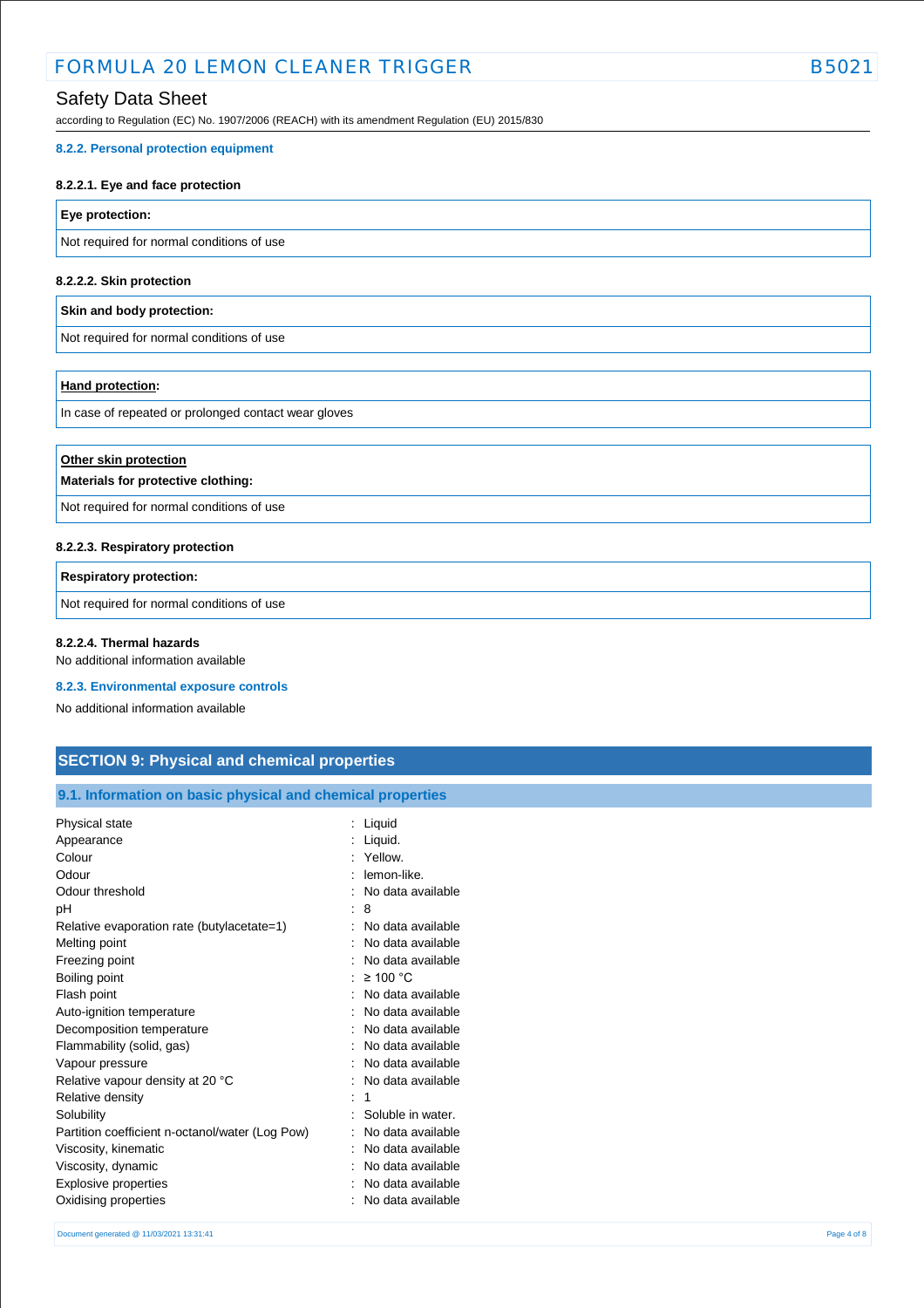## Safety Data Sheet

according to Regulation (EC) No. 1907/2006 (REACH) with its amendment Regulation (EU) 2015/830

Explosive limits **Explosive Limits Explosive Limits Explosive Limits Explosive Limits Explosive Limits EXPLOSIVE 2018** 

### **9.2. Other information**

No additional information available

## **SECTION 10: Stability and reactivity**

#### **10.1. Reactivity**

The product is non-reactive under normal conditions of use, storage and transport.

**10.2. Chemical stability**

Stable under normal conditions.

**10.3. Possibility of hazardous reactions**

No dangerous reactions known under normal conditions of use.

**10.4. Conditions to avoid**

None under recommended storage and handling conditions (see section 7).

**10.5. Incompatible materials**

Acids. alkalis.

**10.6. Hazardous decomposition products**

Under normal conditions of storage and use, hazardous decomposition products should not be produced.

| <b>SECTION 11: Toxicological information</b>           |                                                 |  |
|--------------------------------------------------------|-------------------------------------------------|--|
| 11.1 Information on toxicological effects              |                                                 |  |
| Acute toxicity (oral)                                  | Not classified<br>$\bullet$                     |  |
| Acute toxicity (dermal)<br>Acute toxicity (inhalation) | Not classified<br>Not classified                |  |
| Skin corrosion/irritation                              | Not classified<br>۰.<br>pH: 8                   |  |
| Serious eye damage/irritation                          | : Not classified<br>pH: 8                       |  |
| Respiratory or skin sensitisation                      | : Not classified                                |  |
| Germ cell mutagenicity                                 | Not classified                                  |  |
| Carcinogenicity                                        | Not classified                                  |  |
| Reproductive toxicity                                  | : Not classified                                |  |
| STOT-single exposure                                   | Not classified<br>÷                             |  |
| STOT-repeated exposure                                 | Not classified<br>÷                             |  |
| Aspiration hazard                                      | Not classified<br>٠                             |  |
| <b>SABRE</b>                                           |                                                 |  |
| Vaporizer                                              | Container fitted with a sealed spray attachment |  |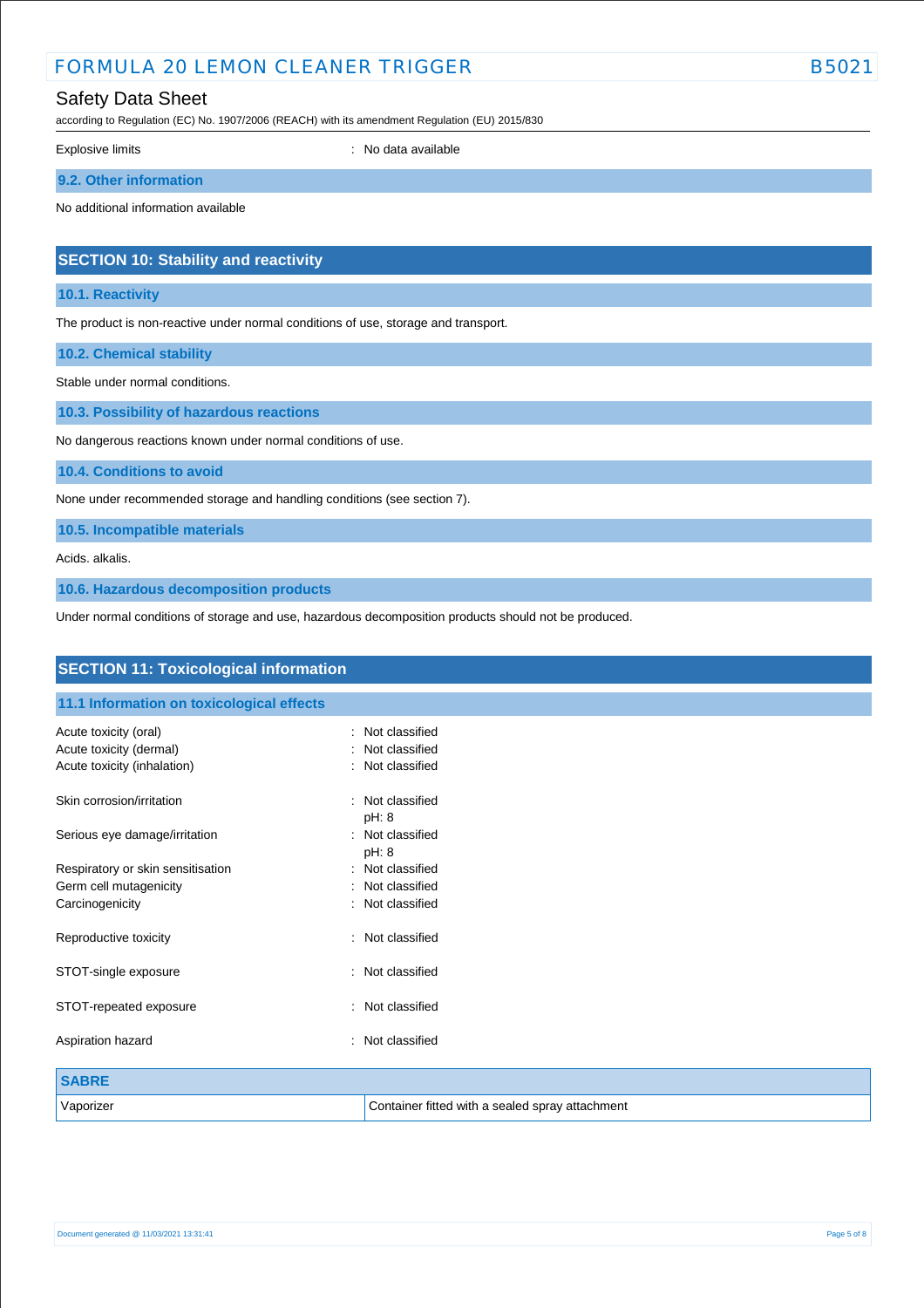## Safety Data Sheet

according to Regulation (EC) No. 1907/2006 (REACH) with its amendment Regulation (EU) 2015/830

| <b>SECTION 12: Ecological information</b>                                                                                                                           |  |  |
|---------------------------------------------------------------------------------------------------------------------------------------------------------------------|--|--|
| 12.1. Toxicity                                                                                                                                                      |  |  |
| : Not classified<br>Hazardous to the aquatic environment, short-term<br>(acute)<br>Hazardous to the aquatic environment, long-term<br>: Not classified<br>(chronic) |  |  |
| 12.2. Persistence and degradability                                                                                                                                 |  |  |
| No additional information available                                                                                                                                 |  |  |
| 12.3. Bioaccumulative potential                                                                                                                                     |  |  |
| No additional information available                                                                                                                                 |  |  |
| 12.4. Mobility in soil                                                                                                                                              |  |  |
| No additional information available                                                                                                                                 |  |  |
| 12.5. Results of PBT and vPvB assessment                                                                                                                            |  |  |
| No additional information available                                                                                                                                 |  |  |
| 12.6. Other adverse effects                                                                                                                                         |  |  |
| No additional information available                                                                                                                                 |  |  |
| <b>SECTION 13: Disposal considerations</b>                                                                                                                          |  |  |

**13.1. Waste treatment methods**

No additional information available

# **SECTION 14: Transport information**

In accordance with ADR / IMDG / IATA

| 14.1 UN number                                                                           |                                                             |             |
|------------------------------------------------------------------------------------------|-------------------------------------------------------------|-------------|
| UN-No. (ADR)<br>UN-No. (IMDG)<br>UN-No. (IATA)                                           | : Not applicable<br>: Not applicable<br>: Not applicable    |             |
| 14.2. UN proper shipping name                                                            |                                                             |             |
| Proper Shipping Name (ADR)<br>Proper Shipping Name (IMDG)<br>Proper Shipping Name (IATA) | Not applicable<br>÷<br>: Not applicable<br>: Not applicable |             |
| 14.3. Transport hazard class(es)                                                         |                                                             |             |
| <b>ADR</b>                                                                               |                                                             |             |
| Transport hazard class(es) (ADR)<br><b>IMDG</b>                                          | : Not applicable                                            |             |
| Transport hazard class(es) (IMDG)<br><b>IATA</b>                                         | : Not applicable                                            |             |
| Transport hazard class(es) (IATA)                                                        | : Not applicable                                            |             |
| 14.4. Packing group                                                                      |                                                             |             |
| Packing group (ADR)                                                                      | Not applicable<br>÷                                         |             |
| Document generated @ 11/03/2021 13:31:41                                                 |                                                             | Page 6 of 8 |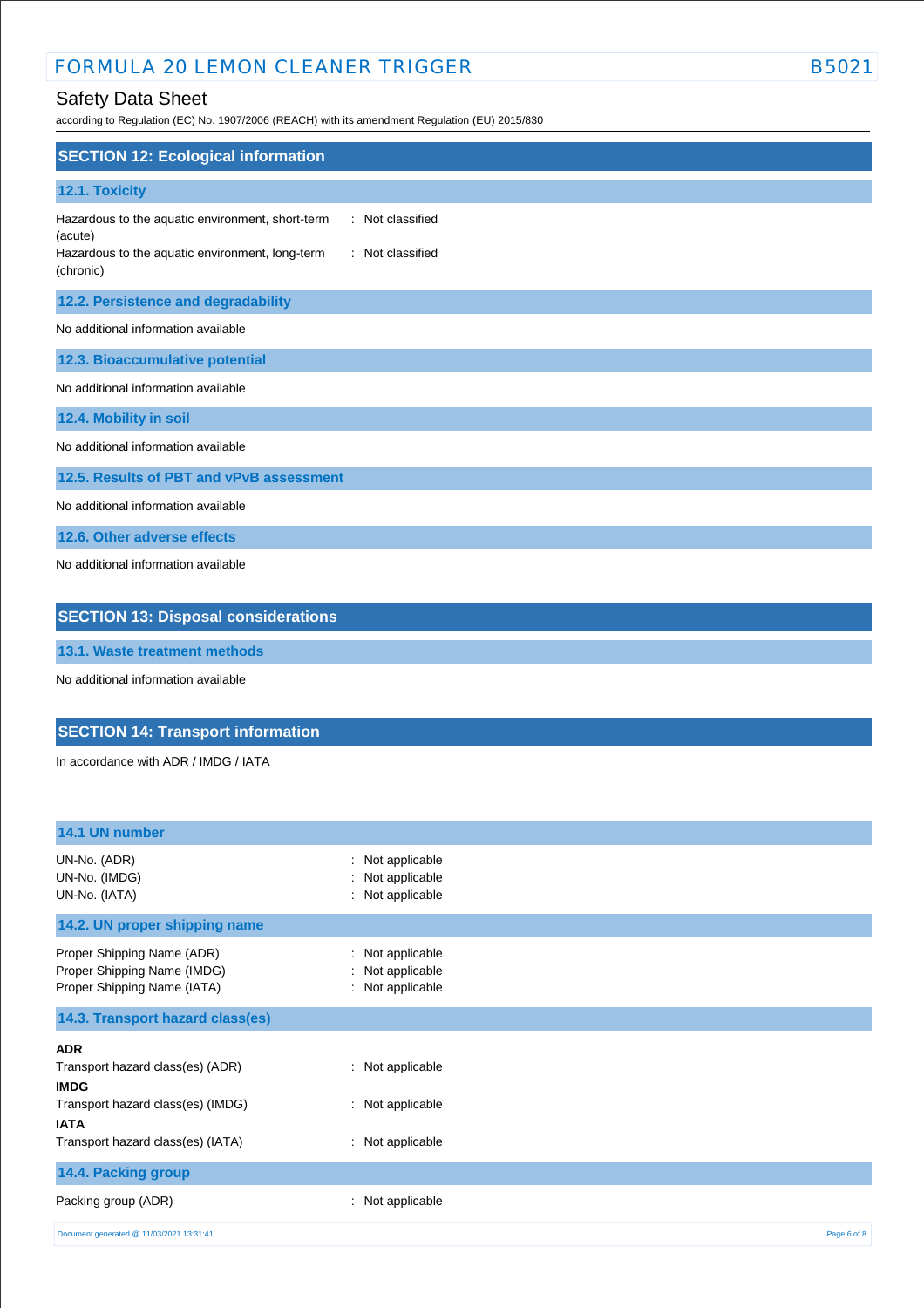## Safety Data Sheet

according to Regulation (EC) No. 1907/2006 (REACH) with its amendment Regulation (EU) 2015/830

| Packing group (IMDG)          | : Not applicable                         |
|-------------------------------|------------------------------------------|
| Packing group (IATA)          | : Not applicable                         |
| 14.5. Environmental hazards   |                                          |
| Dangerous for the environment | : No                                     |
| Marine pollutant              | : No                                     |
| Other information             | : No supplementary information available |
|                               |                                          |

#### **14.6. Special precautions for user**

**Overland transport** No data available **Transport by sea** No data available **Air transport** No data available

**14.7. Transport in bulk according to Annex II of Marpol and the IBC Code**

#### Not applicable

## **SECTION 15: Regulatory information**

#### **15.1. Safety, health and environmental regulations/legislation specific for the substance or mixture**

#### **15.1.1. EU-Regulations**

Contains no REACH substances with Annex XVII restrictions

Contains no substance on the REACH candidate list

Contains no REACH Annex XIV substances

Contains no substance subject to Regulation (EU) No 649/2012 of the European Parliament and of the Council of 4 July 2012 concerning the export and import of hazardous chemicals.

Contains no substance subject to Regulation (EU) No 2019/1021 of the European Parliament and of the Council of 20 June 2019 on persistent organic pollutants

Detergent Regulation (648/2004/EC): Labelling of contents:

| <b>Component</b>                                                                              | $\frac{9}{6}$ |  |
|-----------------------------------------------------------------------------------------------|---------------|--|
| anionic surfactants, non-ionic surfactants                                                    | $< 5\%$       |  |
| reaction mass of 5-chloro-2-methyl-2H-isothiazol-3-one and 2-methyl-2H-isothiazol-3-one (3:1) |               |  |
| perfumes                                                                                      |               |  |

#### **15.1.2. National regulations**

No additional information available

**15.2. Chemical safety assessment**

No additional information available

### **SECTION 16: Other information**

| Full text of H- and EUH-statements:      |                                                                   |             |
|------------------------------------------|-------------------------------------------------------------------|-------------|
| Acute Tox. 2 (Dermal)                    | Acute toxicity (dermal), Category 2                               |             |
| Acute Tox. 2 (Inhalation)                | Acute toxicity (inhal.), Category 2                               |             |
| Acute Tox. 3 (Oral)                      | Acute toxicity (oral), Category 3                                 |             |
| Aquatic Acute 1                          | Hazardous to the aquatic environment - Acute Hazard, Category 1   |             |
| Aquatic Chronic 1                        | Hazardous to the aquatic environment — Chronic Hazard, Category 1 |             |
| Eye Dam. 1                               | Serious eye damage/eye irritation, Category 1                     |             |
| Document generated @ 11/03/2021 13:31:41 |                                                                   | Page 7 of 8 |